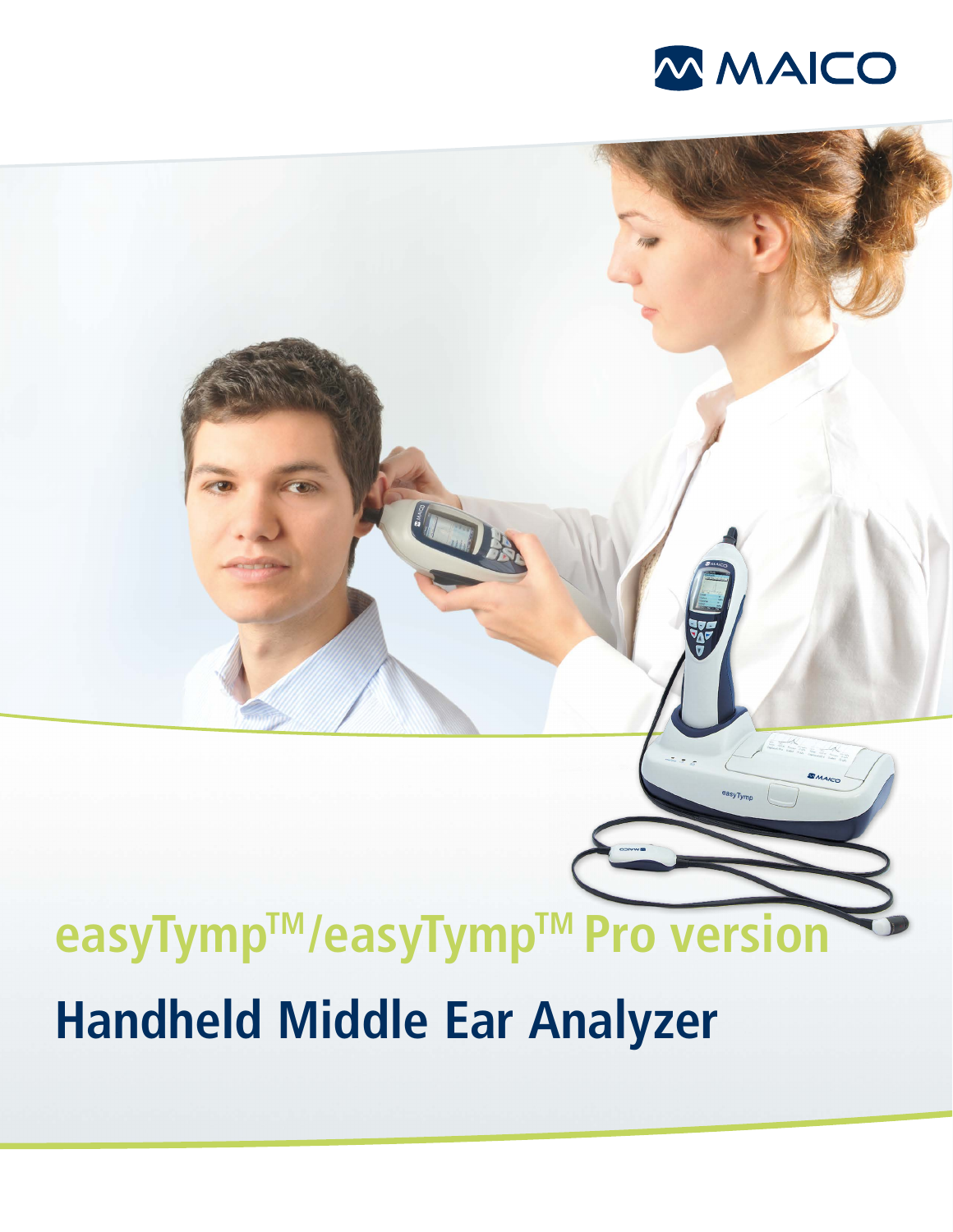

# Screening Application

## easyTymp™ at a Glance

- Very fast and reliable impedance measurements
- Automatic tests
- Full color, high resolution display
- Stores more than 1000 measurements
- Docking station with integrated eartip box or integrated printer
- NOAH compatible software

## Fast Middle Ear Measurements

easyTymp is the convenient choice for professionals to perform tympanometry and acoustic reflexes.

## Automated Acoustic Reflex Testing

The intensity of the four frequencies of the reflex test is increased automatically until a reflex is detected or the maximum level is reached.

## Select Protocol

All available test protocols can be easily selected with one hand. Standard protocols: Tympanometry with 226 Hz; ipsilateral reflexes with automatic threshold detection or with fixed levels.

## Optional High Frequency Tympanometry

The optional high frequency probe tone of 1 kHz is ideal for providing reliable results when testing newborns.

## Extensive Storage

The internal memory of the easyTymp stores more than 1000 measurements. With the impedance software, data can also be transferred to a PC.

## easyTymp™ Cradle

The easyTymp cradle serves as a docking station and recharger. It is available as a version with eartip box or integrated printer.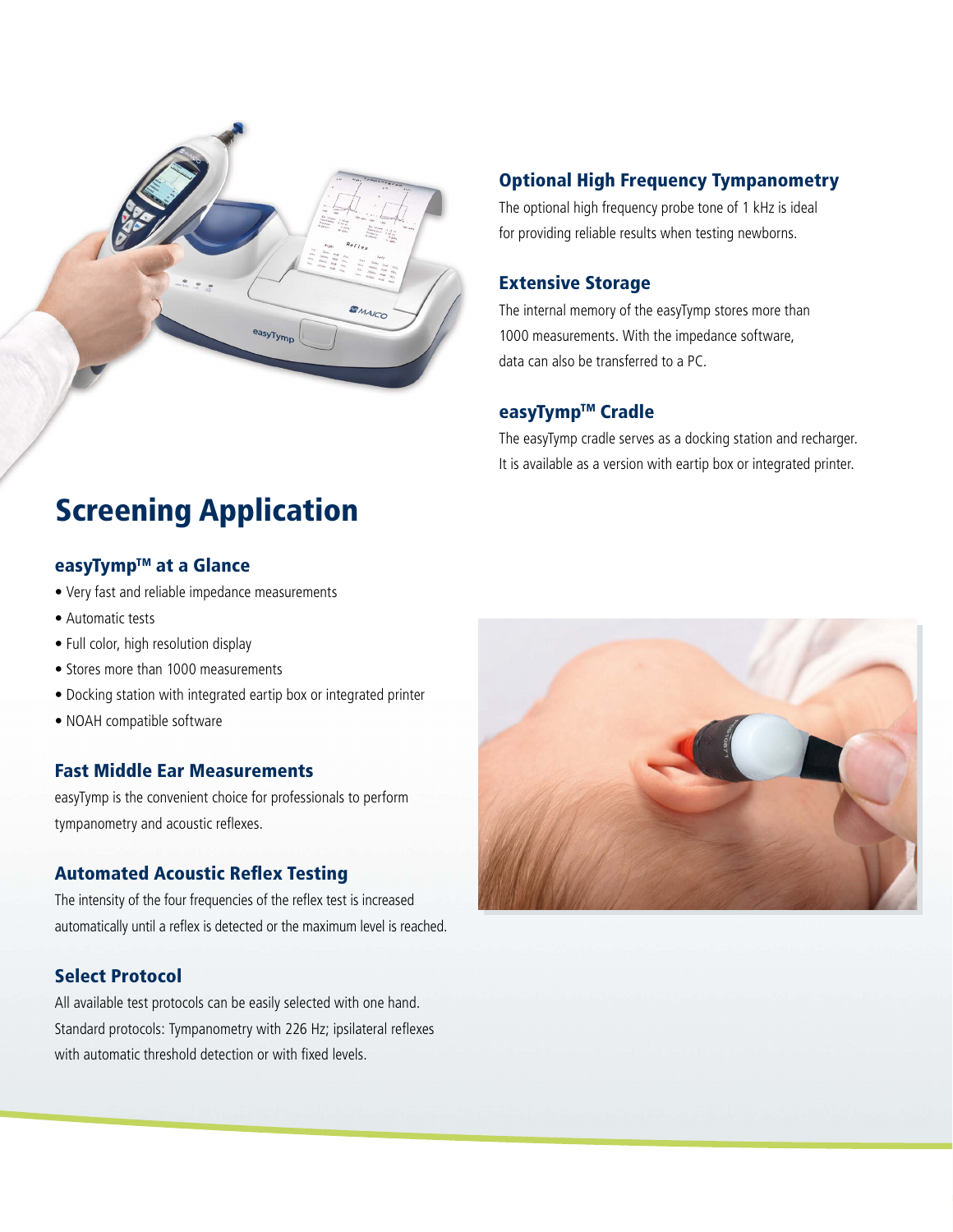



# easyTymp<sup>™</sup> Pro version Diagnostic Applications

easyTymp Pro takes the speed and ease of our impedance screener and adds useful diagnostic test functions.

## Additional Features

easyTymp Pro enables contralateral acoustic reflex measurements, reflex decay and eustachian tube function testing.

|                                     | Protocols easyTymp™                                                                                                       | Protocols easyTymp™ Pro version                                                                                                                                                               |
|-------------------------------------|---------------------------------------------------------------------------------------------------------------------------|-----------------------------------------------------------------------------------------------------------------------------------------------------------------------------------------------|
| <b>Standard Impedance</b><br>226 Hz | • 226 Hz tympanometry<br>· Automated ipsilateral reflex tests*<br>• Ipsilateral reflex tests at 90 dB SPL*                | • Includes all standard easyTymp protocols                                                                                                                                                    |
|                                     |                                                                                                                           | • Automated contralateral reflex tests*<br>• Contralateral reflex tests at 90 dB SPL*<br>• Ipsi- and contralateral acoustic reflex decay*<br>• Eustachian tube function intact and perforated |
| 1 kHz<br>Optional Impedance         | 1 kHz tympanometry<br>• Automated ipsilateral reflex tests*<br>. Ipsilateral reflex tests at 80 dB SPL<br>broadband noise | • Includes all optional easyTymp protocols                                                                                                                                                    |
|                                     |                                                                                                                           | • Automated contralateral reflex tests*<br>• Contralateral reflex tests at 80 dB SPL<br>broadband noise                                                                                       |
|                                     | * Standard frequencies: 500 Hz, 1 kHz, 2 kHz, 4 kHz                                                                       |                                                                                                                                                                                               |